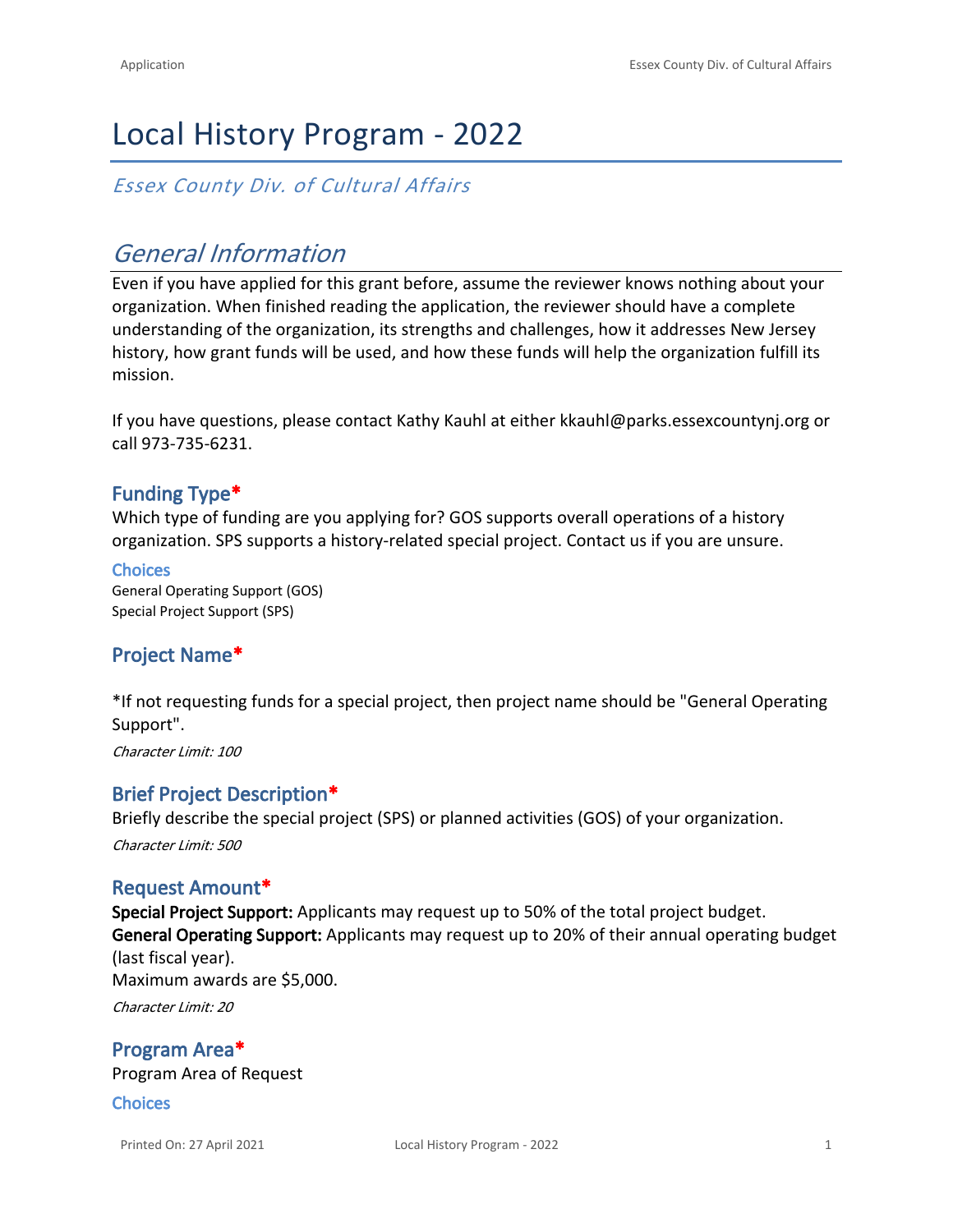Conservation/Preservation Educational History Program Genealogical Historical Site Media/Digital/Microfilm Projects Multidisciplinary Oral History Project Public History Program Publication of Historic Nature Research Supporting Historic Preservation Efforts Museum Library/Archives Historical Society Lecture/Panel/Presentation

## **Geographic Area\***

Primary Municipality

#### **Choices**

Belleville Bloomfield Caldwell Cedar Grove East Orange Essex Fells Fairfield Glen Ridge Irvington Livingston Maplewood Millburn Montclair Newark North Caldwell Nutley Orange Roseland South Orange Verona West Caldwell West Orange

# **US Congressional District\***

*Character Limit: 50*

#### **NJ Legislative District\***

*Character Limit: 50*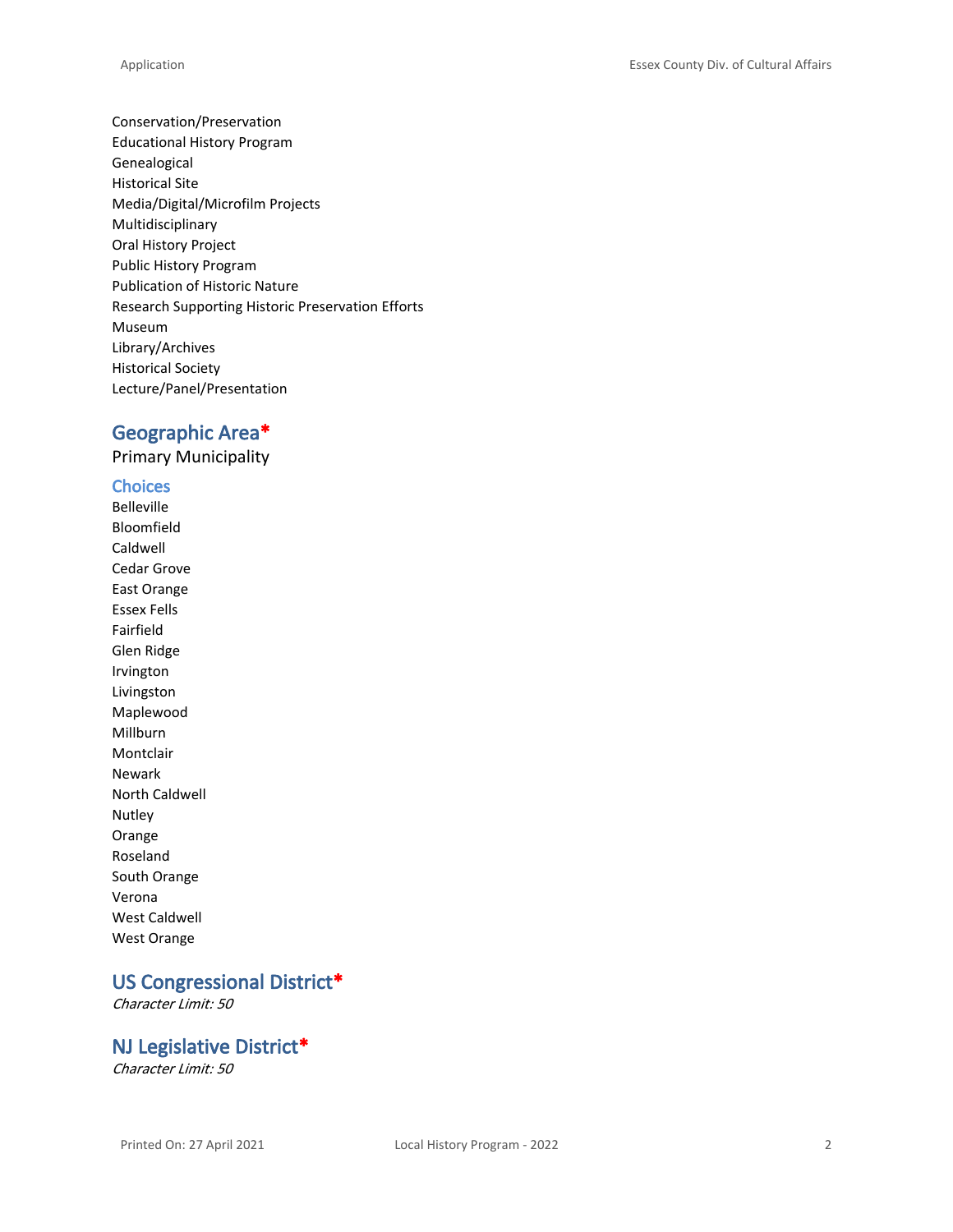# *Authorization*

# **Authorization\***

By typing my name below, I certify that all statements in this application are true to the best of my knowledge; and I hereby release the Board of Chosen Freeholders of the County of Essex, its employees, and agents from any liability and/or responsibility concerning any submission of materials to the program. I further certify that any funds received under the Essex County Local History Program will be used exclusively for the purpose set forth in this application. I understand and agree that submission of an application signifies intention to comply with Title VII of the Civil Rights Act of 1964 (PL 88-352), with Labor Standards under Section 5(1) of the National Foundation on the Arts and Humanities Act of 1965 (PL 185-209), Title IX of the Education Amendments of 1972, and Section 504 of the Rehabilitation Act of 1973, and the Americans with Disabilities Act of 1990.

#### **Please type name of authorizing official below.**

*Character Limit: 100*

# *Organization Information*

## **Organization Type\***

Non-profit 501(c)3 organization or municipal government agency/department?

**Choices** Non-profit Government

## **Proof of Non-Profit Status\***

Please upload a copy of your organization's 501(c)3 IRS determination letter which displays your Tax ID.

*File Size Limit: 2 MB*

## **Organization Mission and Goals\***

Summarize your organization's mission and indicate how it addresses New Jersey history. What is your organization's vision for the future and how do you measure progress toward goals? *Character Limit: 1500*

#### **Organization History and Services\***

Provide a brief history of your organization, including year of establishment/incorporation, location, and key milestones. Summarize your essential programs and services, especially those related to New Jersey history or contributing to a better public understanding of local history. *Character Limit: 2000*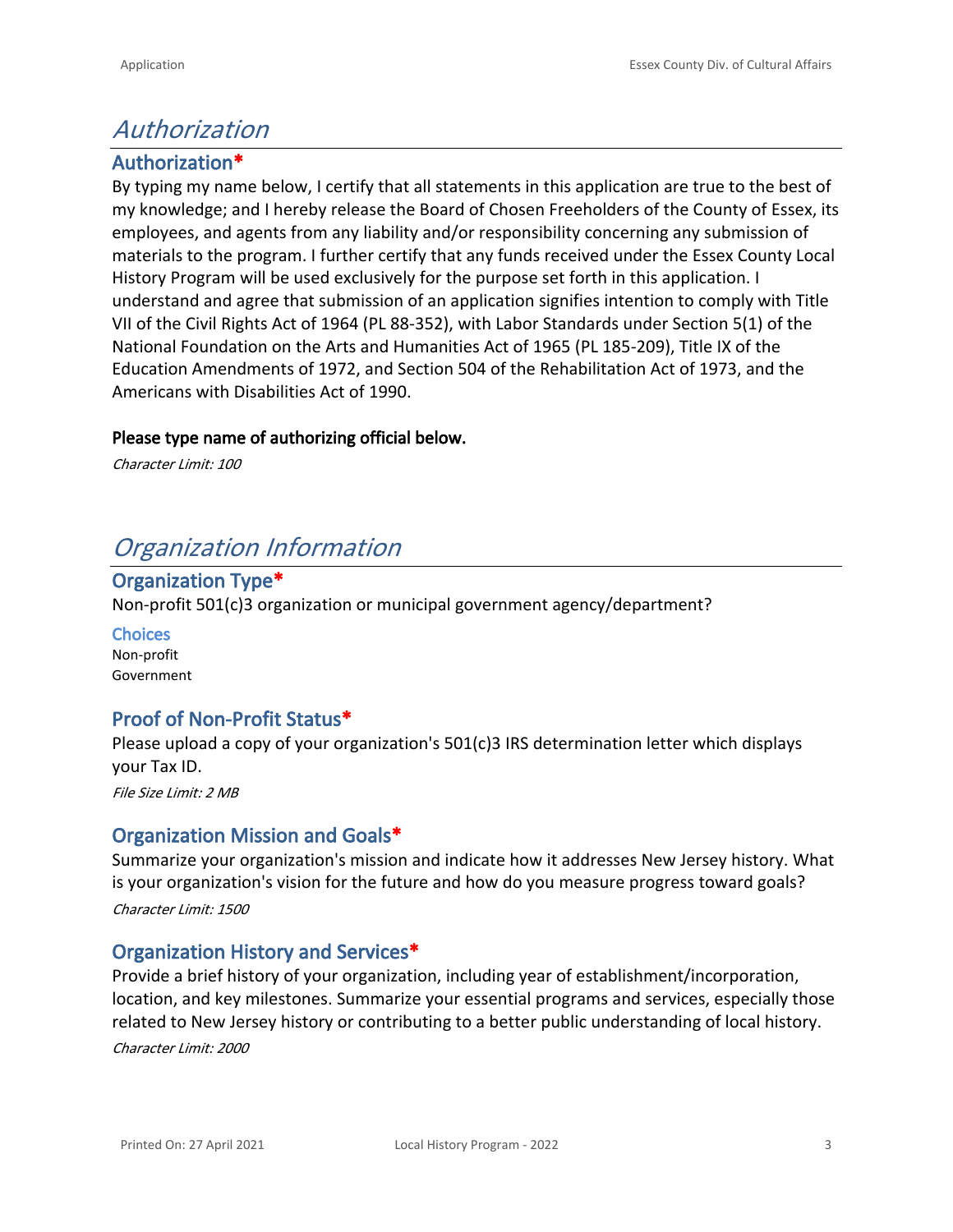#### **Management and Governance\***

Discuss how the organization is managed and governed. Do you have a Board of Trustees or other governing board? If so, how large is it, what are the board's areas of expertise and affiliations, and who are the officers? How does the organization plan to deal with any expected changes in staffing, finances, facilities, or management? How has the organization adapted to unexpected changes such as the COVID-19 pandemic?

*Character Limit: 1500*

#### **Advocacy and Awareness\***

How does your organization work toward making history an integral part of the community? How is your organization advocating for greater support of New Jersey history? Describe the ways your organization communicates its public value to public officials, educators, businesses, and community leaders, including innovative collaborations.

*Character Limit: 1500*

#### **Emergency/Disaster Preparedness Plan\***

Does your organization have a board approved emergency preparedness plan? If so, please summarize the process used to create it, indicate when it was last updated, and attach a copy of the plan to the application. If not, what steps has your organization taken to prepare to handle emergencies or disasters? Your plan should be reviewed by your board and staff annually, and you should update the plan to include preparedness for emergencies and disasters such as fires, floods, extreme weather events, pandemics, active shooter situations, power outages, and computer hacking or hijacking.

*Character Limit: 1000*

#### **Emergency/Disaster Preparedness Plan**

If you applied last year without an Emergency/Disaster Preparedness Plan, you should have one this year.

*File Size Limit: 3 MB*

#### **Accessibility Plan\***

Does your organization have an ADA Compliance Plan? If so, when was it compiled, updated, and last reviewed by your board? If no, what steps are scheduled to compile a statement/plan? Consider mobility, sight, hearing, and autism spectrum disorders of your current and potential audience, staff & board, and the accessibility of the facility, venue, or digital platform for your events or publicity/outreach. Has your organization participated in a recent ADA workshop? Even if your organization does not have its own facility, how have you addressed accessibility at the facilities you use? If you communicate digitally, do your tools provide accessibility through features such as captioning, text resizing, color contrast, and other best practices?

*Character Limit: 1000*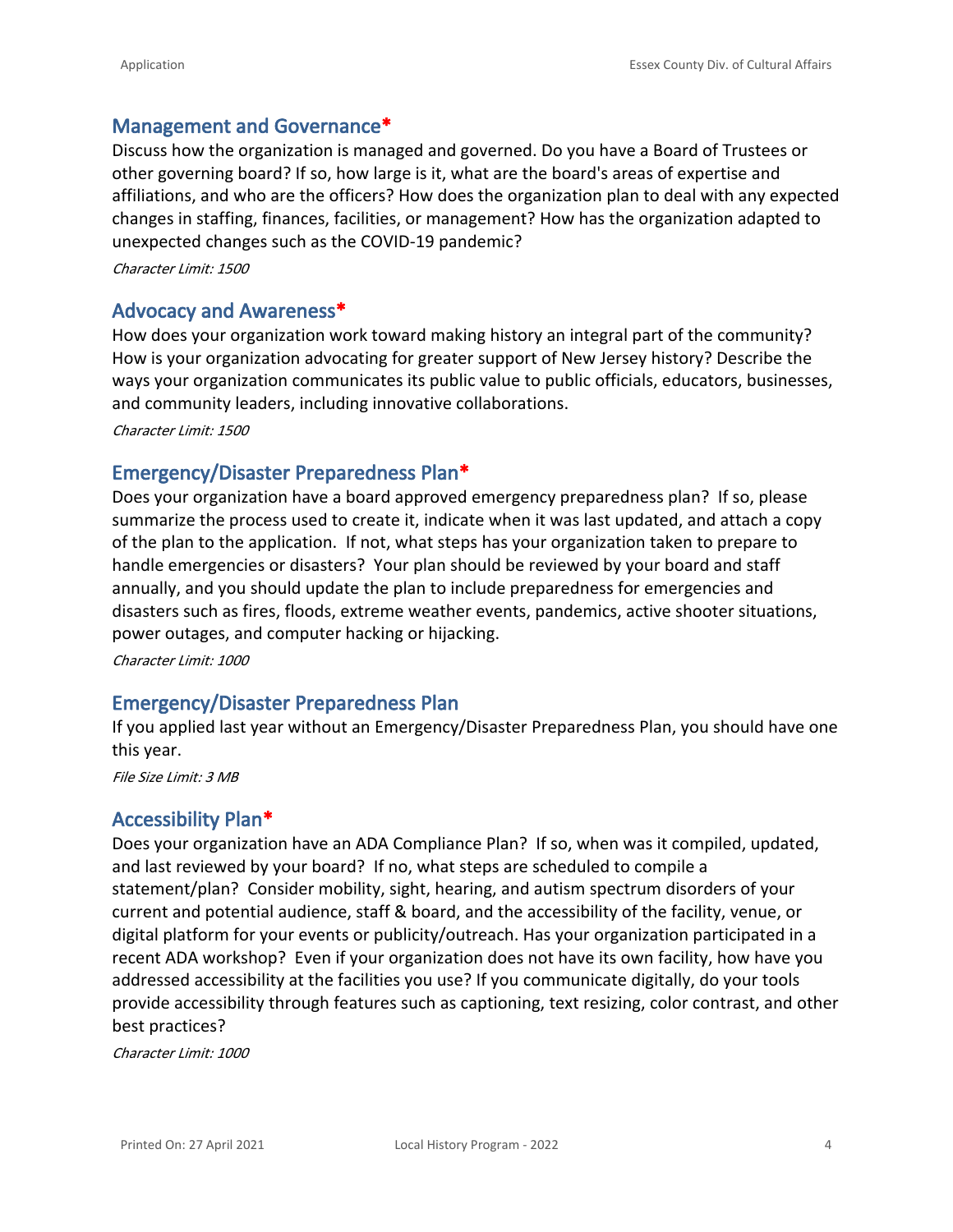### **ADA Plan\***

We are now requiring all previous Essex County Local Arts and History grantees to upload an ADA plan. If this is your first application, please contact us regarding this requirement. *File Size Limit: 2 MB*

**Comment on Disaster and ADA Plans** *Character Limit: 300*

**Number of Paid Staff\*** *Character Limit: 100*

# **Key Staff Bios\***

Please upload a resume or bio for the project coordinator, key personnel, and / or board members of the organization.

*File Size Limit: 2 MB*

#### **Number of Volunteers\***

*Character Limit: 100*

#### **Number of Members / Cardholders\***

*Character Limit: 100*

#### **Do you have a collection of artifacts?\***

**Choices** Yes No

#### **Do you have a library collection?\***

**Choices** Yes No

# **Do you have an archival collection?\***

**Choices** Yes No

#### **Professional Evaluation\***

Have you had a CAPES (Caucus Archival Projects Evaluation Service) study done for your archival collection? Have you had a professional survey done of your artifacts or building? If so, when was it done and what work have you undertaken as a result? If not, what are your plans for preserving your historical assets?

*Character Limit: 1000*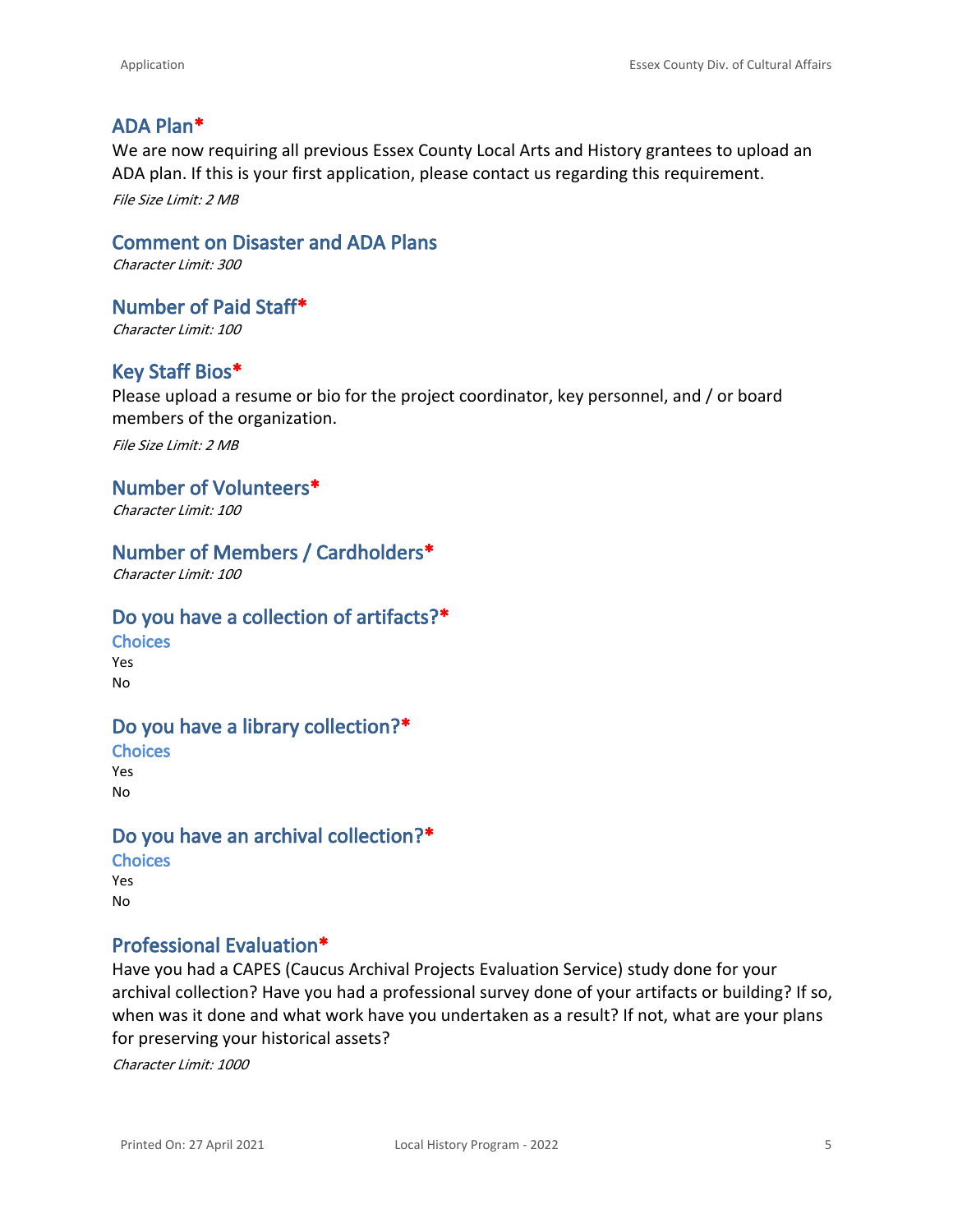# *Outreach and Participation*

**Number of Hours Open Annually\*** *Character Limit: 50*

**Number of Visitors to Your Site(s) Annually for History Programming/Resources\*** *Character Limit: 50*

# **Annual Attendance at Sponsored History Programs Held Off-Site\***

*Character Limit: 50*

# **Number of Children (Pre-School to Grade 12) Served by History Programs/Resources\***

*Character Limit: 50*

#### **Audience\***

Does your audience match the local demographics (age, race, ethnicity, economic, etc) or your specific target? Is there anything else we should know about your audience, such as recent changes or trends? Is a portion of your audience virtual (via website, email, social media)? If you are part of a larger organization, make sure to speak to the organization's audience and the history programming audience. How have you reached out to your history audience during the pandemic? Do you survey your audience to determine the value of programming.

*Character Limit: 1500*

#### **Outreach\***

What efforts are you making to attract new and diverse audiences? How do you market your organization and publicize your events? Describe any efforts to eliminate barriers to participation (physical, transportation, economic, geographic, cultural, lingual, perceptual, etc.) and to increase access for and outreach to under-served communities, including but not limited to persons with disabilities.

*Character Limit: 1500*

## **Marketing/Publicity\***

How are you marketing your organization and publicizing your events? You may submit up to six (6) samples of marketing and press materials. This is not required, but strongly recommended. The samples must be submitted as one (1) PDF document. Provide a brief description of the attached materials.

*Character Limit: 500 | File Size Limit: 10 MB*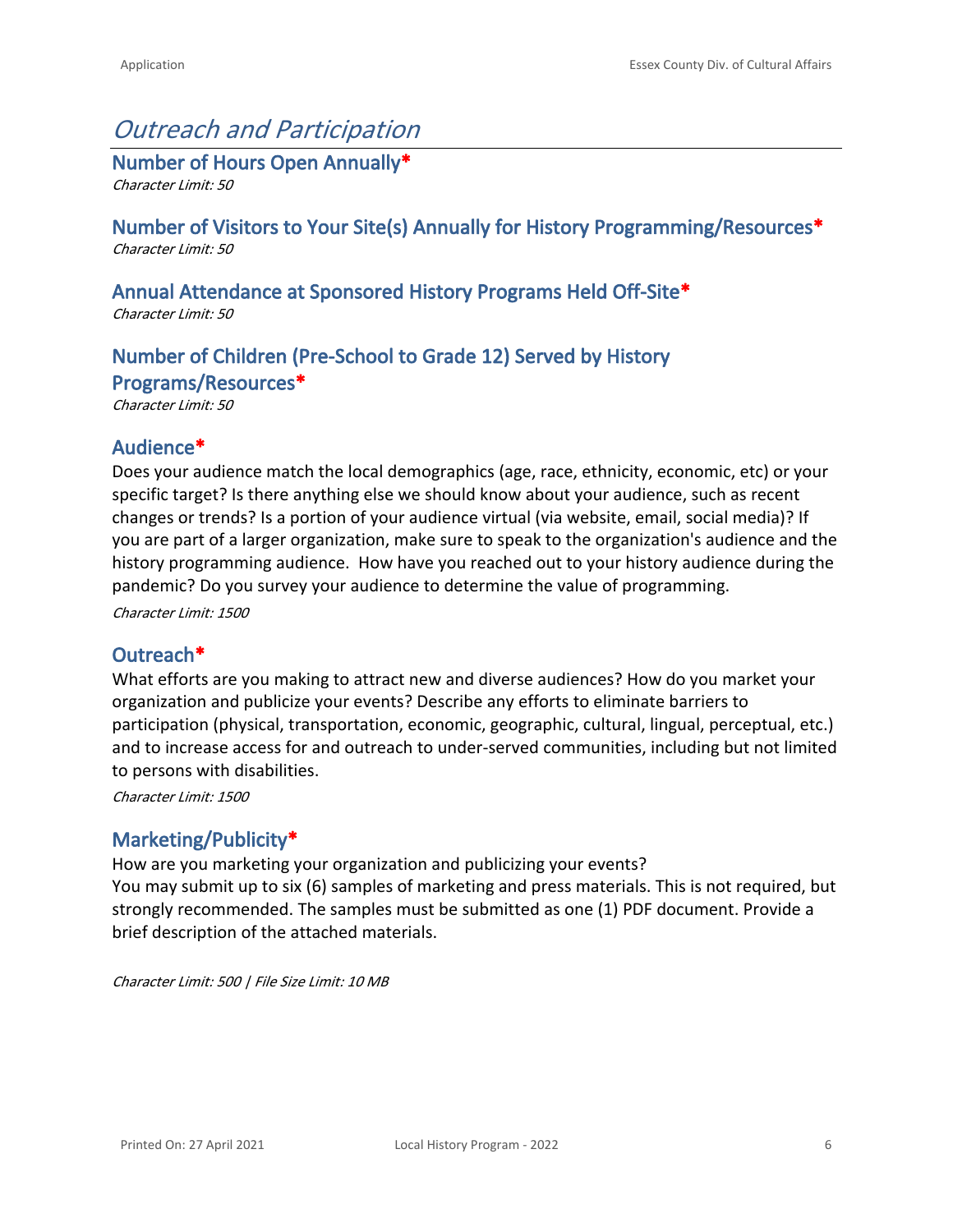# *Project Information*

For those applying for Special Project Support, this section should focus solely on the designated project. For those applying for General Operating Support, this section allows you to highlight how grant funds might enhance your overall programming.

## **Project Description\***

Describe the special project, or the ongoing activities of your organization, that will be supported by this grant. How will funds be used and how will they help your organization fulfill its mission? Discuss how programs, publications, and exhibits will offer an interpretive framework for the history they present or how they encourage audiences to think of that history in new ways. Describe any innovative programming directions or efforts to attract new and diverse audiences. For conservation, preservation, or digitization projects, discuss the importance of the materials and the scope of the work to be completed during the grant year. Do you have a backup plan if the project cannot be conducted as anticipated?

*Character Limit: 3500*

#### **Collaborations\***

Describe any partnerships or collaborations in terms of programming, outreach, participation, cultural diversification, or other benefit.

*Character Limit: 750*

#### **Goals\***

What outcome(s) do you anticipate for this project and grant funds? How will you evaluate the successes and shortcomings of the services or project?

*Character Limit: 750*

#### **Project Schedule\***

Provide proof that the project steps have been thought through, such as a list of key project milestones with the anticipated month of completion for each. Grant funding covers only activities and expenses incurred from January through December of the grant year.

*Character Limit: 750*

## **Timeline**

If you have a formal project timeline, spreadsheet, or gantt chart, please include it here. *File Size Limit: 2 MB*

# *Finances*

**Are you currently receiving direct funding from the New Jersey Historical Commission?\* Choices**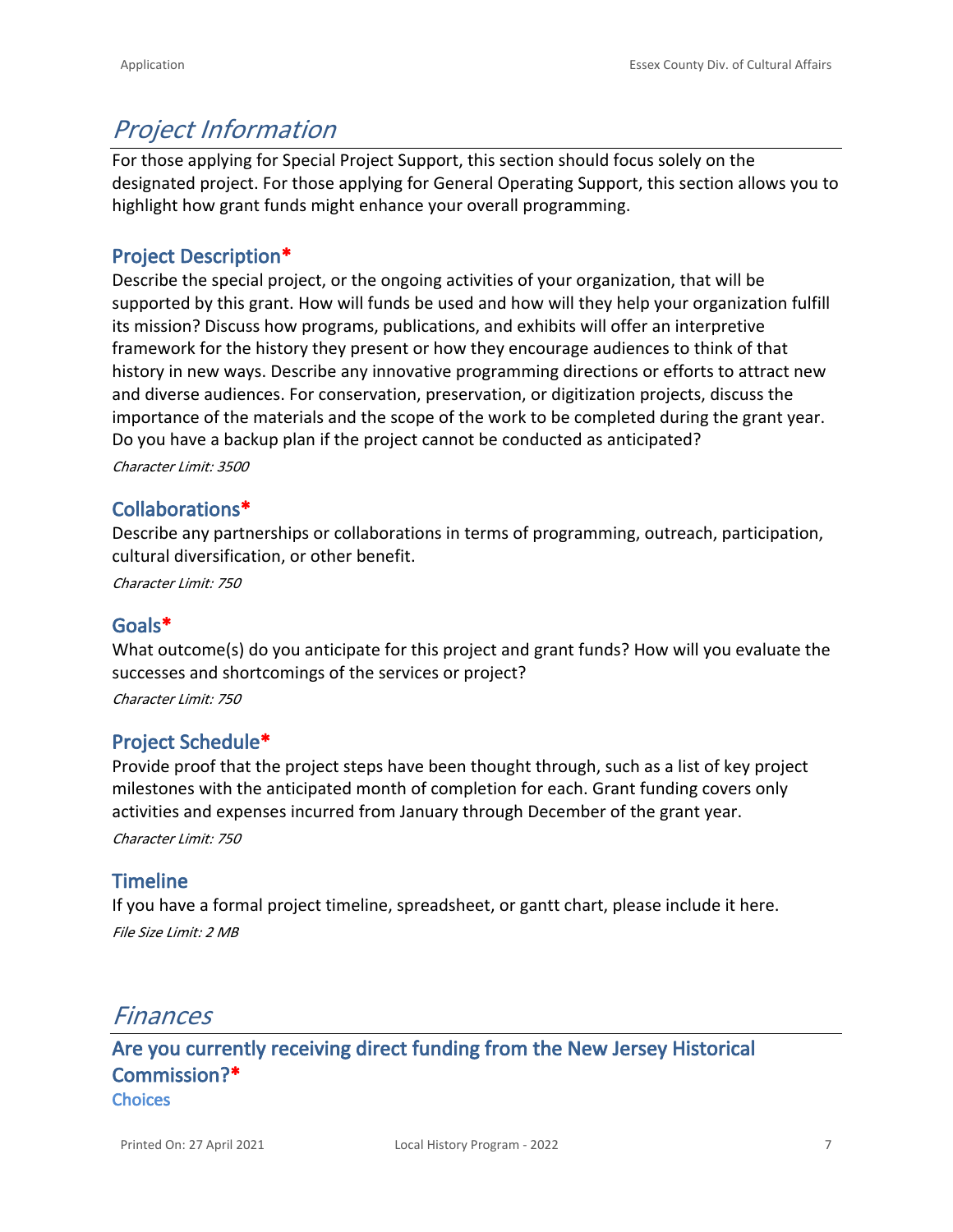Yes No

# **Have you applied to the New Jersey Historical Commission for next year's funding?\***

**Choices** Yes No

#### **Are you receiving funding from a county historical agency other than Essex?\* Choices**

Yes No

#### **Funding\***

Describe how the money that currently funds the operation is raised or sourced (larger organization budget, membership dues, fundraising, etc.). What is the financial condition of the organization? Is there an endowment? Include any recent changes, such as capital plans or a dip in membership.

*Character Limit: 500*

#### **Finance Chart\***

Complete the **History Finance Chart** in either Excel or Google Sheets and upload it here. The History Finance Chart can be found at: http://www.essexcountyparks.org/cultural/grants . The Finance Chart has been designed so that the single spreadsheet can be added to throughout the grant cycle. The blue/gray sections must be completed for the application. Columns in other colors will be filled in later. All applicants must provide overall financial information for their organization. Special Project applicants must also provide a Project Budget for which the chart can be found below the overall finances.

*File Size Limit: 2 MB*

#### **Budget Explanation**

Explain how you determined the costs shown on the major line items of your Annual Budget. Explain any in-kind support and any other grants that you expect for the project. Explain any major differences in the **Annual Budget** on any line item in expenses or income. A major change is defined as +/- 20% from one year to the next on any line. An example of a change like this could be a decrease in income due to the COVID-19 pandemic.

*Character Limit: 1000*

#### **Documentation of Prices**

Please provide price quotes and descriptions of services for any request for contracted services such as digitization. These must be uploaded as one (1) document. *File Size Limit: 2 MB*